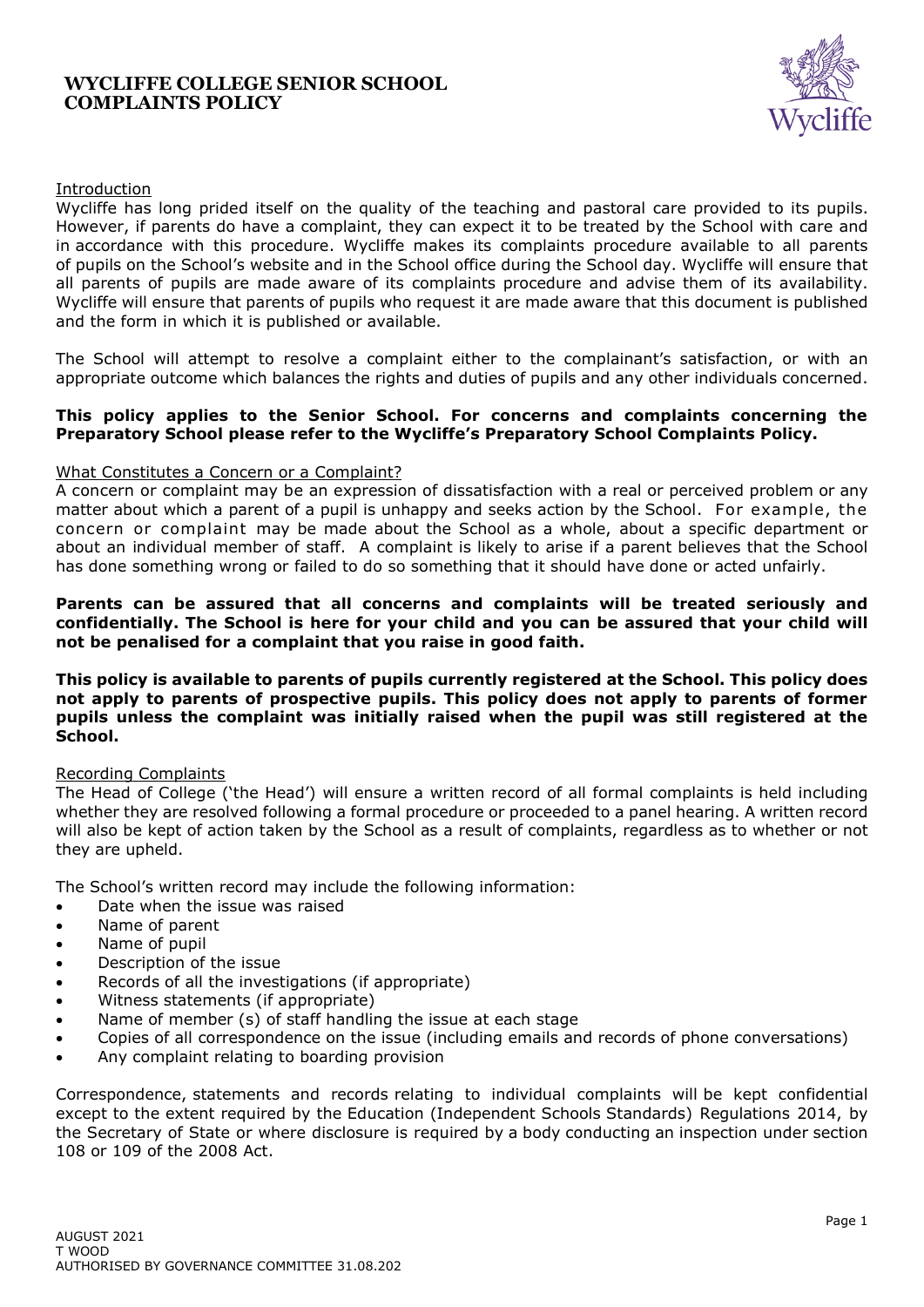

## **Stage 1 – Informal Resolution**

- 1. It is hoped that most complaints and concerns will be resolved quickly and informally.
- 2. If parents have a complaint they should normally contact their son/daughter's Tutor, teacher or Housemaster/Housemistress. In many cases, the matter will be resolved straightaway by this means to the parents' satisfaction. If the member of staff concerned cannot resolve the matter alone it may be necessary for him/her to consult one of the Deputy Heads.
- 3. If the complaint is about the child's Tutor, teacher or Housemaster/Housemistress, the matter should be raised initially with one of the Deputy Heads.
- 4. Complaints made directly to one of the Deputy Heads will usually be referred to the relevant Tutor, teacher or Housemaster/Housemistress, unless they deem it appropriate for them to deal with the matter personally.
- 5. The person receiving the complaint will make a written record of all concerns and complaints and the date on which they were received. Should the matter not be resolved within 7 working days, or in the event that the person receiving the complaint is unable to reach a satisfactory resolution, parents will be advised to proceed with their complaint in accordance with Stage 2 of this procedure.
- 6. If the complaint is against the Head, parents should make their complaint directly to the Clerk to the Council of Trustees who will refer it immediately to the Chair of the Trustees to manage in accordance with Stage 2 of this procedure. If the complaint concerns the Chair of Trustees, the Clerk will refer it immediately to one of the Vice Chair of Trustees to manage in accordance with Stage 2.

#### **Stage 2 – Formal Resolution**

- 1. If the complaint cannot be resolved on an informal basis, then the parents should put their complaint in writing to the Head. The Head will acknowledge receipt of the complaint as soon as reasonably practicable and normally within 5 working days. The Head will decide, after considering the complaint, the appropriate course of action to take.
- 2. In most cases, the Head will arrange to meet or speak to the parents concerned, normally within 7 working days of receiving the complaint, to discuss the matter. If possible, a resolution will be reached at this stage.
- 3. It may be necessary for the Head (or a person appointed by the Head as set out below) to carry out further investigations.
- 4. A written record of all meetings and interviews held in relation to the complaint will be kept where possible.
- 5. The Head may at their discretion appoint a senior member of staff to carry out the investigation for all or part of the complaint as the Head feels fit. This may include seeking further information from the parent.
- 6. Once the Head is satisfied that, so far as is practicable, all of the relevant facts have been established, a decision will be made and parents will be informed of this decision in writing. The Head will also give reasons for their decision. The Head will confirm the decision together with reasons, as soon as reasonably practicable and normally within 7 working days following acknowledgment of the formal complaint.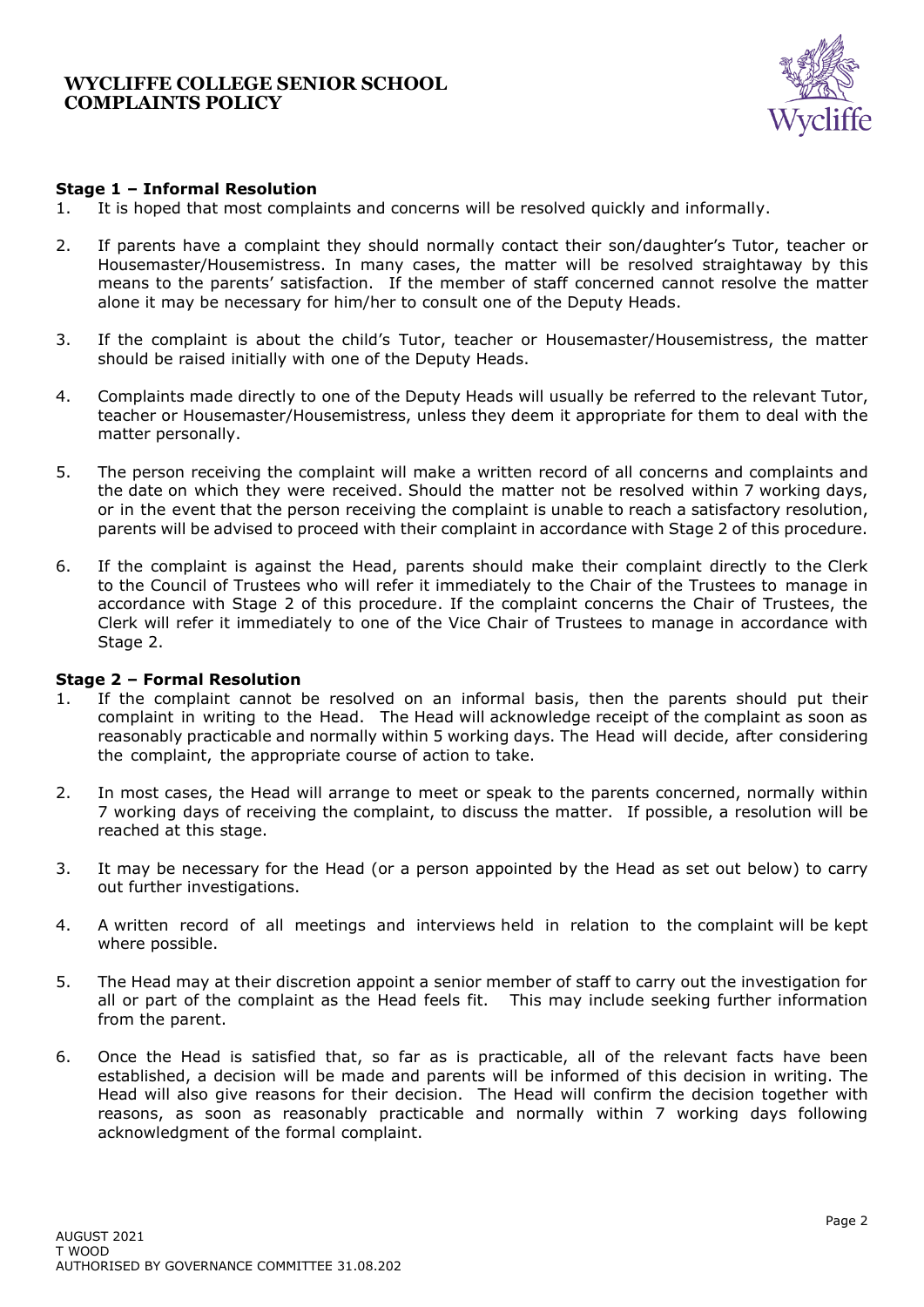## **WYCLIFFE COLLEGE SENIOR SCHOOL COMPLAINTS POLICY**



7. If parents are not satisfied with the decision, they should proceed to Stage 3 of this procedure within 14 working days of the decision.

## **Stage 3 – Panel Hearing**

- 1. If parents seek to invoke Stage 3 (following a failure to reach an earlier resolution) they will be referred to the Clerk to the Council of Trustees who has been appointed by the Trustees to call hearings of the Complaints Panel.
- 2. The Clerk will refer the matter to the Complaints Panel for consideration. The Panel will consist of three persons not directly involved in the matters detailed in the complaint and one of whom shall be independent of the management and running of the school. The Clerk, on behalf of the Panel, will then acknowledge the complaint and schedule a hearing to take place as soon as practicable and normally within 14 working days.
- 3. If the Panel deems it necessary, it may require that further particulars of the complaint or any related matter be supplied in advance of the hearing. Copies of such particulars shall be supplied to all parties normally not later than 5 working days prior to the hearing.
- 4. The parents may attend the hearing and be accompanied to the hearing by one other person if they wish. This must not be a pupil but may be a relative, teacher or friend. Legal representation will not normally be appropriate.
- 5. If possible, the Panel will resolve the parents' complaint without the need for further investigation. Where further investigation is required, the Panel will decide how it should be carried out.
- 6. After due consideration of all facts they consider relevant, the Panel will make findings and may make recommendations.
- 7. The Panel will write to the parents informing them of its decision and the reasons for it, normally within 7 working days of the hearing. The decision of the Panel will be final. A copy of the Panel's findings and recommendations (if any) will be sent by electronic mail or otherwise given to the parents, the Head and the Chair of Trustees, and where relevant, the person complained about. A copy will also be made available for inspection on the School premises by the Trustees and Head.
- 8. The School aims to resolve all complaints as speedily as reasonably practicable wherever possible within the timeframes provided by this policy. Where for any reason that is not possible, parents will be kept informed of likely timeframe for resolution.

#### **Handling of Complaints**

Parents can be assured that all concerns and complaints will be treated seriously and confidentially by the School.

All references to 'working days' in this policy means Monday-Friday (excluding weekends) during normal school term time (as published in the School calendar and on the School's website).

In the event of a complaint being received during a school holiday period, it will be dealt with as soon as reasonably practicable. Where there are delays in collecting information, for example, caused by staff absence, parents will be informed of the reasons why and a likely timeframe for a response.

If parents remain dissatisfied with the School's response and/or feel that intervention at a higher level is appropriate, they may lodge a complaint to external agencies as follows: